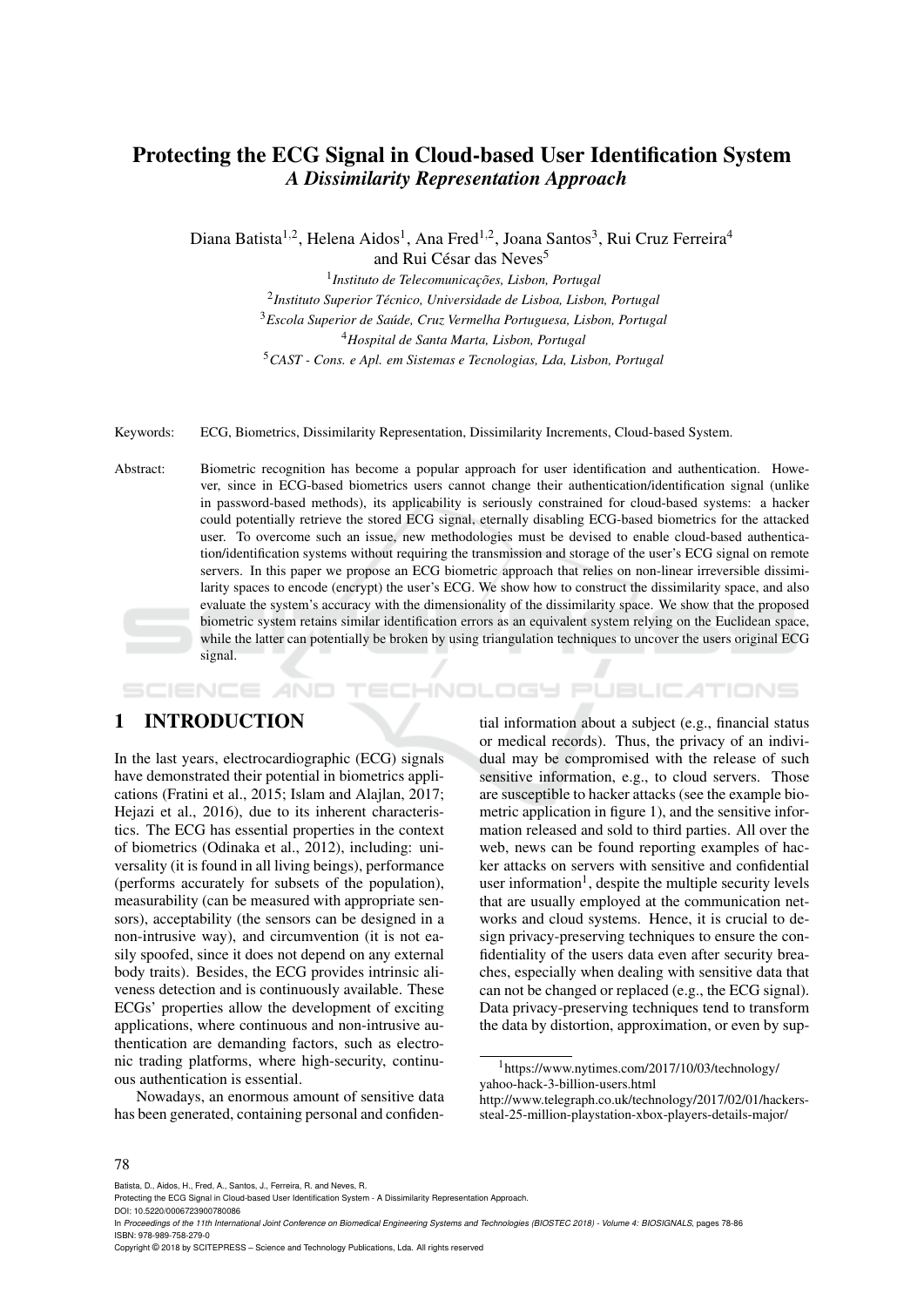pression or aggregation, such that the data is not the same but a sort of approximation. However, this often leads to a deterioration of the quality of data mining results (Aggarwal and Yu, 2008). In particular, a commonly used privacy-preserving technique consists of adding noise to the data. Yet, adding a large amount of noise compromises the utility of the data, whereas a small amount allows for an easy estimation of the original signal.



Figure 1: Cloud-based biometric system. If the users ECG signal is stored on the server, an attacker could potentially retrieve it, permanently disabling ECG-based biometric systems for the affected users.

Another privacy preserving technique consists of transforming the data to a new space, such as by describing sensitive data through a dissimilarity representation (Marques et al., 2015). Dissimilarity measures can be used to describe objects, by comparing pairs of objects, and, consequently, building representations of data that preserve the information therein. In this work we follow such a concept and adopt a dissimilarity representation in order to build a cloudbased biometric system that avoids storing, or otherwise transmitting, the users ECG signal. For such purpose, the system uses a public key (collection of prototypes) to locally encrypt the users ECG signal through a dissimilarity representation, before transmitting it to the server (where biometry is actually performed). Since different prototypes lead to different space representations, different public keys may be generated at any time, increasing the protection of sensitive information.

From different dissimilarity representations, we avoid the usage of the Euclidean distance to compare objects, as such a metric allows the uncovering of the original data through triangulation approaches (as in GSM navigation or surveillance applications). In contrast, we rely on a nonlinear second-order dissimilarity measure to build the dissimilarity representation and therefore obtain the encrypted signal.

The main contributions of this paper are:

- A novel remote biometric system for user identification that prevents hackers to obtain sensitive user's information. This is achieved by only storing a transformed (non-invertible) key in the cloud server, and not the user's original ECG signal.
- A method for the generation of public keys, achieved through a clustering algorithm and using a reference set of ECGs to produce it.
- We show that this key can be easily changed to ensure the privacy of the data, by changing the parameters of the algorithm, the algorithm itself, the reference set of ECGs or by a simple permutation of the current key.
- We analyse the accuracy of the proposed scheme as well as the required size of the public key in order to create the cloud-based biometric system.

The remainder of this paper is organized as follows: Section 2 presents the proposed remote ECG biometric system relying on a cloud server. Section 3 presents the concepts for the dissimilarity representation of the signals. Sections 4 describes the dataset used in the experiments, while section 5 presents the experimental setup and results. Conclusions are drawn in section 6.

### 2 ECG-BASED BIOMETRY

Despite the multiple security levels that are usually employed at the communication networks and cloud and remote systems, the storing or transmission of raw user's data may still compromise the safety of many modern systems. This is particularly problematic as hackers shift their modus operandi to specifically target administrators accounts, hence getting access to users' accounts and passwords. In the case of ECG-based biometric systems, this is especially distressing as a user's ECG signal cannot be modified. Hence, once a hacker acquires the user's ECG signal, he is permanently able to gain access to any ECGbased biometric system. To avoid such a problem, a new methodology is herein proposed that is built upon the concept of privacy-preserving transformations for sensitive user data. To create such transformations we rely on an non-invertible data transformation technique, using a dissimilarity data representation between user's data and a public key, which can be freely transmitted or otherwise stored on a cloud server, and that may change at any time (e.g., in the event of a hacker attack to the server).

The proposed remote biometric system works as depicted in Figure 2, and comprises two phases: *user*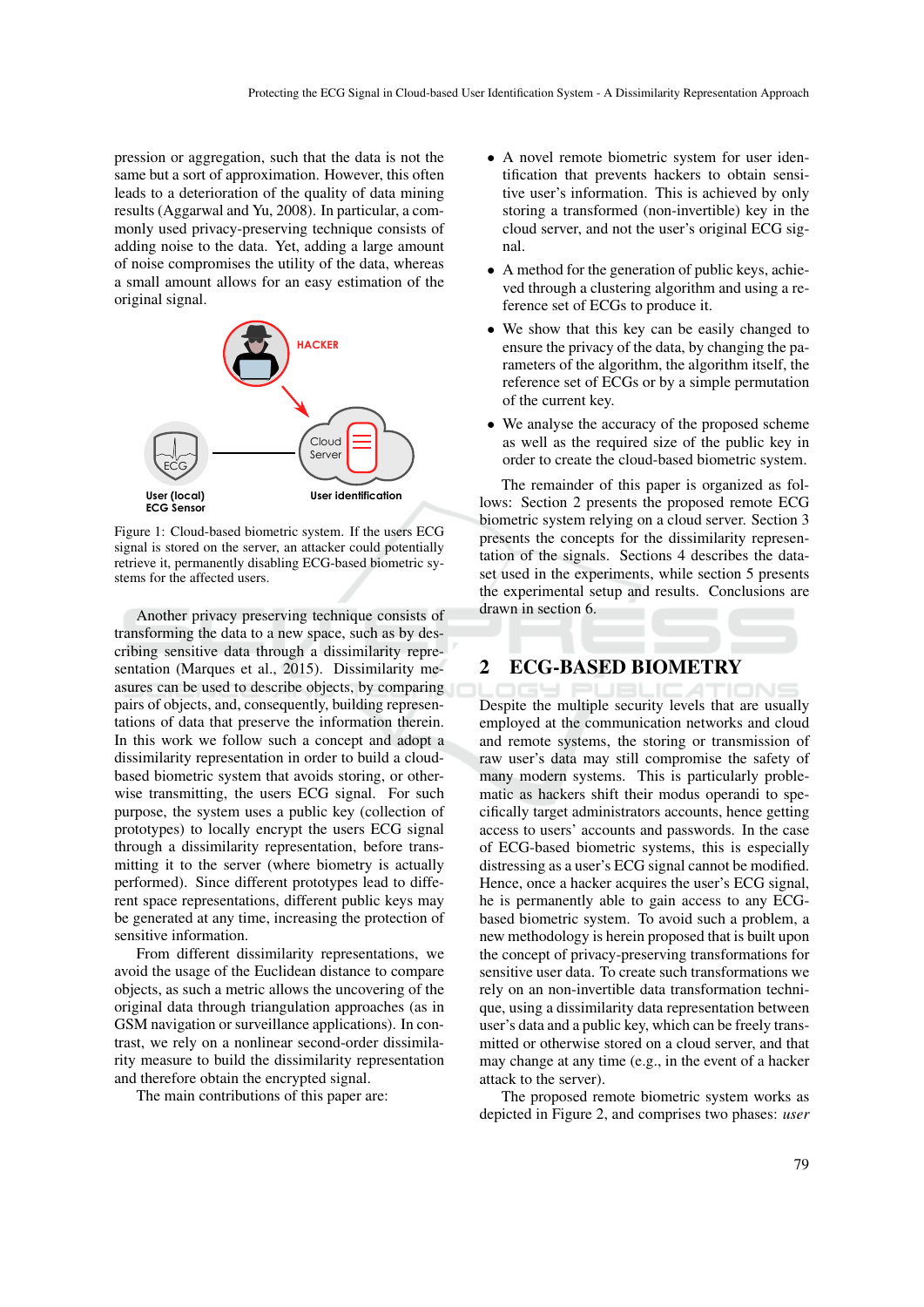*enrollment*, where a user ECG signal is recorded for later identification; and *user identification*, where the system matches the observed ECG signal against those of enrolled users. The following subsections describe how each of these steps work, namely enrollment (subsection 2.1), identification (subsection 2.2) and public-key generation (subsection 2.3).

### 2.1 User Enrollment

A user can enroll in the system by using an off-theperson sensor to acquire its ECG signal, e.g., BITalino (Alves et al., 2013). At that point, the local system requests the public key to the cloud server so it can locally encrypt the user's ECG. Hence, the real signal is never sent to the cloud server, but only an encrypted version of it, which is used whenever an identification query is requested.

The local encryption of the ECG signal of the user is made by representing its acquired heartbeats in a dissimilarity representation. This kind of representation is an attractive way to preserve the privacy of sensitive data since it is non-invertible. In this system, the dissimilarity representation is obtained by computing a dissimilarity measure between the enrolled heartbeats of the user and a public key (generated as described in subsection 2.3) received from the cloud server. After that, instead of directly storing the enrolled heartbeats, the dissimilarity representation is sent to the cloud server and stored until the subject needs to test his/her identity.

### 2.2 User Identification

After a user enrolls into the biometric system, such data can be used for identification purposes. For that, the user must acquire a new ECG signal from the local sensor and, using the received public key, generate the encrypted signal. As in the previous case, this encryption is performed by computing a dissimilarity representation between the new acquisition and the public key.

The newly encrypted signal is then sent to the remote server, where a proper classification algorithm will try to match it with the encrypted ECG signal that was previously stored on the server during enrollment. It should be noticed that this identification does not require the ECG to be decrypted, since it is performed over the same dissimilarity representations as used in the enrollment (and stored in the cloud server). Afterwards, the server returns the identification results to the local system.

The proposed methodology has several advantages over traditional solutions, namely because sen-

sitive data is never transmitted nor stored in a cloud server, which can potentially be attacked by hackers. The only information stored in the cloud server is the public key and the encrypted user enrollment data. If an attack occurs, the public key can always be modified, therefore resulting in the encoding of the users data in a different dissimilarity space, which ensures the privacy of this sensitive data. Finally, new classifiers can be developed and updated directly on the server, which means that each user does not need to be concerned in updating its local system, ensuring the reliability of the entire system.

### 2.3 Public-key Generation

Naturally, the generation of the public key represents a critical step, since it must not contain any direct information regarding any of the enrolled users, but must still ensure that an accurate identification is attained. In other words, while the dissimilarity space cannot be constructed using the users ECG signal, it must still contain enough information about the morphology of an ECG to ensure a proper operation.

With this goal in mind, the public key is comprised of a set of carefully selected prototypes, which are obtained from a reference ECG database (i.e., an independent dataset composed by several heartbeats from different subjects (but not from any of the users), or derived synthetically). To achieve this, multiple approaches can be adopted, such as by applying a clustering algorithm over the set of heartbeats from the reference database (e.g., *k*-means), or by devising other prototype selection methods (García et al., 2012). As a consequence, the generation of a new public key can be performed by simply devising new data clusterings (e.g., running *k*-means with the same or with different *k* values) while using different initialization parameters. In this context, it should be highlighted that a simple random permutation of the public key (i.e., of the order of the selected set of prototypes) leads to a different space representation, therefore enabling the system to remain resilient after a hacker attack (see also section 5).

# 3 DISSIMILARITY REPRESENTATION

To build the dissimilarity representation used for data encryption, let us assume that we have acquired the ECG signal from a set of *N* subjects,  $S = \{S_i\}_{i=1}^N$ , resulting in  $n_i$  heartbeats for subject  $S_i$ . This means that we have a set of heartbeats  $\mathcal{H} = {\mathbf{h}_i}_{i=1}^M$ , such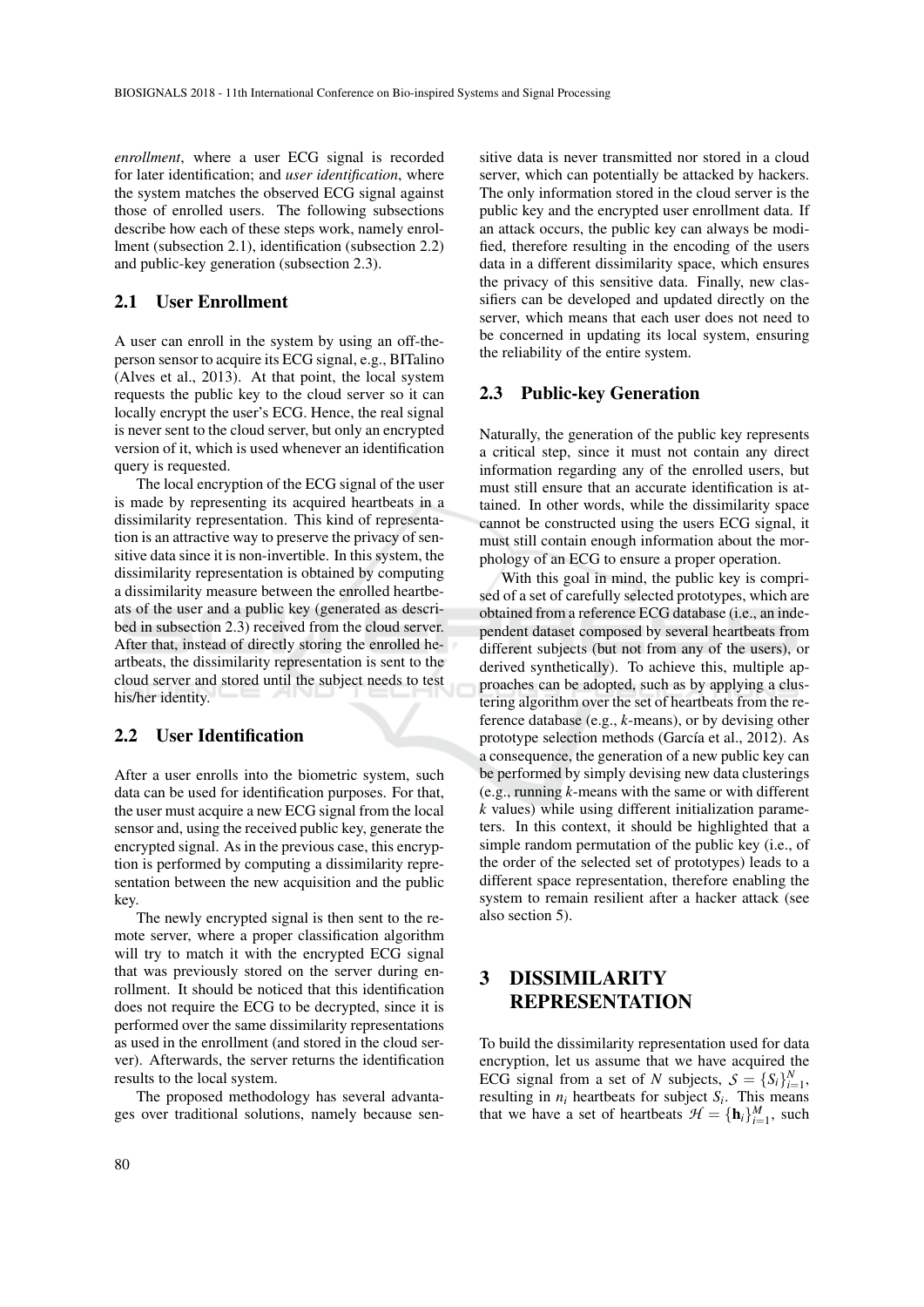

Figure 2: Proposed remote biometric system relying on a cloud server and encrypted ECG signals.

that  $\sum_{i=1}^{N} n_i = M$ , with  $n_i$  the number of heartbeats for subject *S<sup>i</sup>* .

Let  $P = {\{\mathbf{h}_i^p\}}_{i=1}^T$  be the set of heartbeats representing the selected set of prototypes (public key in figure 2), such that card $(P) \leq \text{card}(\mathcal{H})$ . A dissimilarity space (Pekalska and Duin, 2005) is defined as the data-dependent mapping  $D(\cdot, \mathcal{P}) : \mathcal{H} \to \mathbb{R}^T$ . Accordingly, each heartbeat  $h_i$  is described by a  $T$ dimensional dissimilarity vector

$$
D(\mathbf{h}_i, \mathcal{P}) = [d(\mathbf{h}_i, \mathbf{h}_1^p) \dots d(\mathbf{h}_i, \mathbf{h}_T^p)],\tag{1}
$$

where  $d(\cdot, \cdot)$  represents a dissimilarity measure. Thus, the *dissimilarity space* is characterized by the  $M \times T$ dissimilarity matrix *D*, where  $D(h_i, P)$  is the *i*-th row of *D*.

Three different dissimilarity representations are addressed in this manuscript, two first-order spaces, namely the Euclidean and Cosine spaces, and one second-order space, Dinc, as detailed next. In particular, the usage of a second-order dissimilarity measure provides interesting security improvements, since traditional triangulation approaches cannot be used to capture the original signal. Accordingly, as long as no substantial accuracy degradation is observed in the identification process of a subject (evaluated in section 5), second-order spaces are preferable and should be used instead.

#### 3.1 First-order Spaces

The Euclidean space is defined by replacing the dissimilarity measure  $d(\cdot, \cdot)$  in (1) by the Euclidean distance, as follows:

$$
d_{\text{Euclidean}}(\mathbf{h}_i, \mathbf{h}_j^p) = \left(\sum_{l=1}^d (h_{il} - h_{jl}^p)^2\right)^{1/2}.
$$
 (2)

An alternative solution for the construction of a first-order space consists in using the cosine dissimilarity, as follows:

$$
d_{\text{Cosine}}(\mathbf{h}_i, \mathbf{h}_j^p) = 1 - \frac{\mathbf{h}_i \cdot \mathbf{h}_j^p}{\|\mathbf{h}_i\| \|\mathbf{h}_j^p\|}.
$$
 (3)

#### 3.2 Second-order Space

The dissimilarity increments (Fred and Leitão, 2003) is a second-order dissimilarity measure that can be considered for constructing a dissimilarity space (Aidos and Fred, 2015). This measure is built upon the concept of triplets of points (heartbeats),  $(h_i, h_j, h_k)$ , obtained as follows:  $h_j$  is the nearest neighbor of  $h_i$ and  $\mathbf{h}_k$  is the nearest neighbor of  $\mathbf{h}_j$ , but different from h*i* . Therefore, the *dissimilarity increments* between neighboring heartbeats is defined as

$$
d_{\rm inc}(\mathbf{h}_i, \mathbf{h}_j, \mathbf{h}_k) = \left| d(\mathbf{h}_i, \mathbf{h}_j) - d(\mathbf{h}_j, \mathbf{h}_k) \right|, \quad (4)
$$

where  $d(\cdot, \cdot)$  represents the pairwise dissimilarity between two heartbeats, which can be obtained by applying any first-order dissimilarity measure (e.g., the Euclidean distance). **ELICATIONS** 

Dinc space: Based on the definition of dissimilarity increment, it is possible to build a dissimilarity space, where each sample of this space is described by a *T*-dimensional dissimilarity vector  $D(\mathbf{h}_i, \mathcal{P})$ .  $D(\mathbf{h}_i, \mathcal{P})$  is computed by evaluating the dissimilarity increment between each heartbeat  $h_i$  and the public key, {h *p*  $\{P_1, \cdots, P_T\} \in \mathcal{P}$ . For the dissimilarity increments space (or Dinc space), each new prototype  $\mathbf{h}_j^*$  is constructed by considering the edge between an element of the public key  $\mathbf{h}_j^p$  and its nearest neighbor  $\mathbf{h}_{\mathbf{h}_j^p}$ in the heartbeats set *H* (obtained from the reference

database). Therefore, the distance between any heartbeat  $\mathbf{h}_i$  from the dataset  $\mathcal{H}$  and the prototype  $\mathbf{h}_j^*$  is given by

$$
d(\mathbf{h}_i, \mathbf{h}_j^*) = \min\{d(\mathbf{h}_i, \mathbf{h}_j^p), d(\mathbf{h}_i, \mathbf{h}_{\mathbf{h}_j^p})\},\qquad(5)
$$

and the  $(i, j)$ -th element of the Dinc space is given by

$$
D(\mathbf{h}_i, \mathbf{h}_j^*) = |d(\mathbf{h}_i, \mathbf{h}_j^*) - d(\mathbf{h}_j^*)|.
$$
 (6)

This dissimilarity measure ensures that the matrix *D* is non-negative (from (6)) and asymmetric (Aidos and Fred, 2015).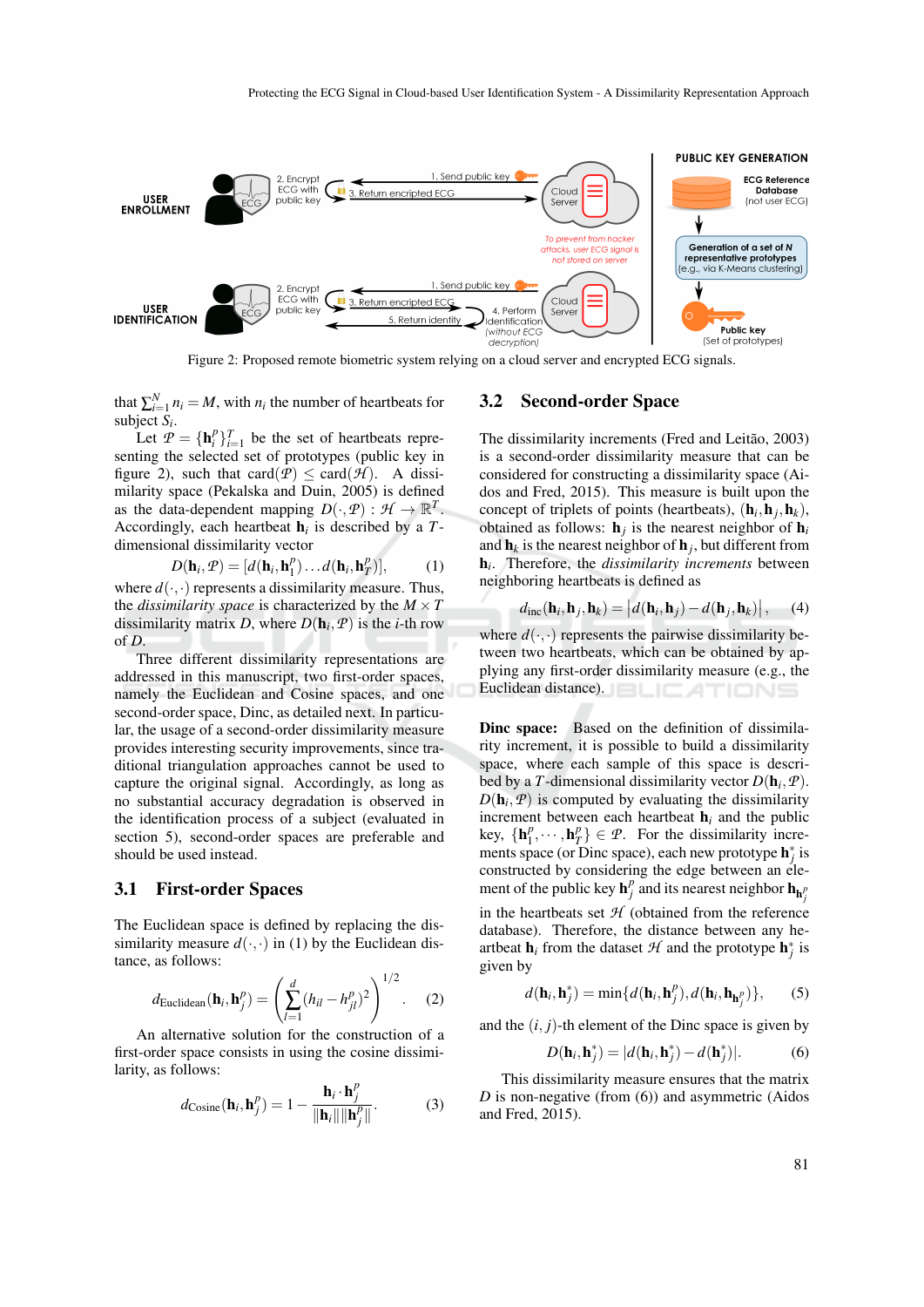# 4 DATASET

The biometric system will be tested in a database provided by a local hospital, Hospital de Santa Marta, that has been previously validated regarding biometric performance (Carreiras et al., 2014).

The used ECG records were acquired during normal hospital operation, encompassing scheduled appointments, emergency cases, and bedridden patients. For this study, we decided to focus on signals originating from individuals with normal rhythms. Consequently, each record had to be labeled by a specialist. All signals were acquired using Philips PageWriter Trim III devices, following the standard 12-lead placement, with a sampling rate of 500*Hz* and 16 bit resolution. Each record has a duration of 10 seconds. To date, we have 955 healthy subjects, whose real identities are obfuscated at the hospital.

#### 4.1 Data Pre-processing

The raw ECG signals must be pre-processed to allow the feature extraction methods to capture the morphology of the signal and not the noise. Thus, three steps are considered in this work to obtain a set of heartbeats (see figure 3).

The filtering of the signal is a crucial step due to the presence of several noise sources during measurement, e.g., power line interference, electrode contact loss, baseline drift due to respiration, and motion artifacts (Friesen et al., 1990). Here, two median filters are applied to remove the baseline, with window sizes of 0.2 and 0.6 seconds. Afterwards, a finite impulse response low-pass filter with cut-off frequency of 40*Hz* is used to deal with high-frequency noise.

The identification of the R peak is needed to segment the ECG signal in heartbeats. Since the focus of this paper is not on algorithms for R peak detection (which have been intensively studied in prior works, e.g., (Canento et al., 2013; Friesen et al., 1990)), in this manuscript the annotations previously made by a specialist are used. After that, the segments are constructed by merely taking the ECG signal in the window [-200ms ; 400ms] in relation to each one of the identified R-peaks, leading to segments with a fixed length of 600ms.

Finally, abnormal heartbeats were removed using the DMEAN method proposed by (Lourenço et al., 2013), with parameters  $a = 0.5$ ,  $b = 1.5$  and using the Euclidean distance to compare heartbeats. From this procedure  $n_i$  heartbeats for a subject  $i$  ( $i = 1, ..., N$ ) are obtained, resulting in a set of heartbeats  $H =$  $\{\mathbf{h}_i\}_{i=1}^M$ , such that  $\sum_{i=1}^N n_i = M$ .

## 5 EXPERIMENTAL RESULTS

### 5.1 Experimental Setup

Following the proposed biometric system presented in figure 2, it is crucial to define the prototypes generation process, the dissimilarity representation used in this manuscript to encrypt the signals, and the classifier stored in the cloud server. Figure 4 presents the methodology adopted for the experiments herein. In the remainder of the paper, it is assumed that the biometric system only uses sensors that acquired ECG signals from lead I (Barold, 2003).

From the dataset described in section 4, and after pre-processing the signals as described in section 4.1, a set of heartbeats is obtained and split into two sets. The first set, called *reference set*, is composed by the heartbeats of 50% of randomly chosen subjects from the original dataset. This reference set is used to produce prototypes, generating the public key that encodes the heartbeats from any given subject. The remaining 50% of subjects are the ones used to train and test the proposed biometric system. Hence, this set of heartbeats is then further split in 80% for training the model and 20% for validation.

We are assuming that a close world setup is in place: all users have gone through the enrollment phase and the system always returns an identity. Therefore, an error is accounted when the returned identity is incorrect.

To evaluate the whole system a nested crossvalidation is performed, where the creation of the reference set is repeated ten times, and for each one of these reference sets, the training and validation of the model is run another ten times. The results presented here are average error rates.

Public key generation (selection of prototypes): To generate the public key, two clustering algorithms were applied to the reference set: *k*-means and *k*medoids. The resulting centroids (or medoids) are then set as the desired prototypes, i.e., the public key being stored in the cloud server. The use of *k*-means to generate the set of prototypes from the reference set provides a generic template representing different morphologies of heartbeats. Consequently, it might be a good choice for a public key, since no information about a specific subject is disclosed. To analyze the influence of the size of the key in the identification results, the value of *k* was chosen from the set  ${2^3,2^4,\cdots,2^{10}}.$ 

Dissimilarity representation: Each ECG signal is transformed by computing the dissimilarity represen-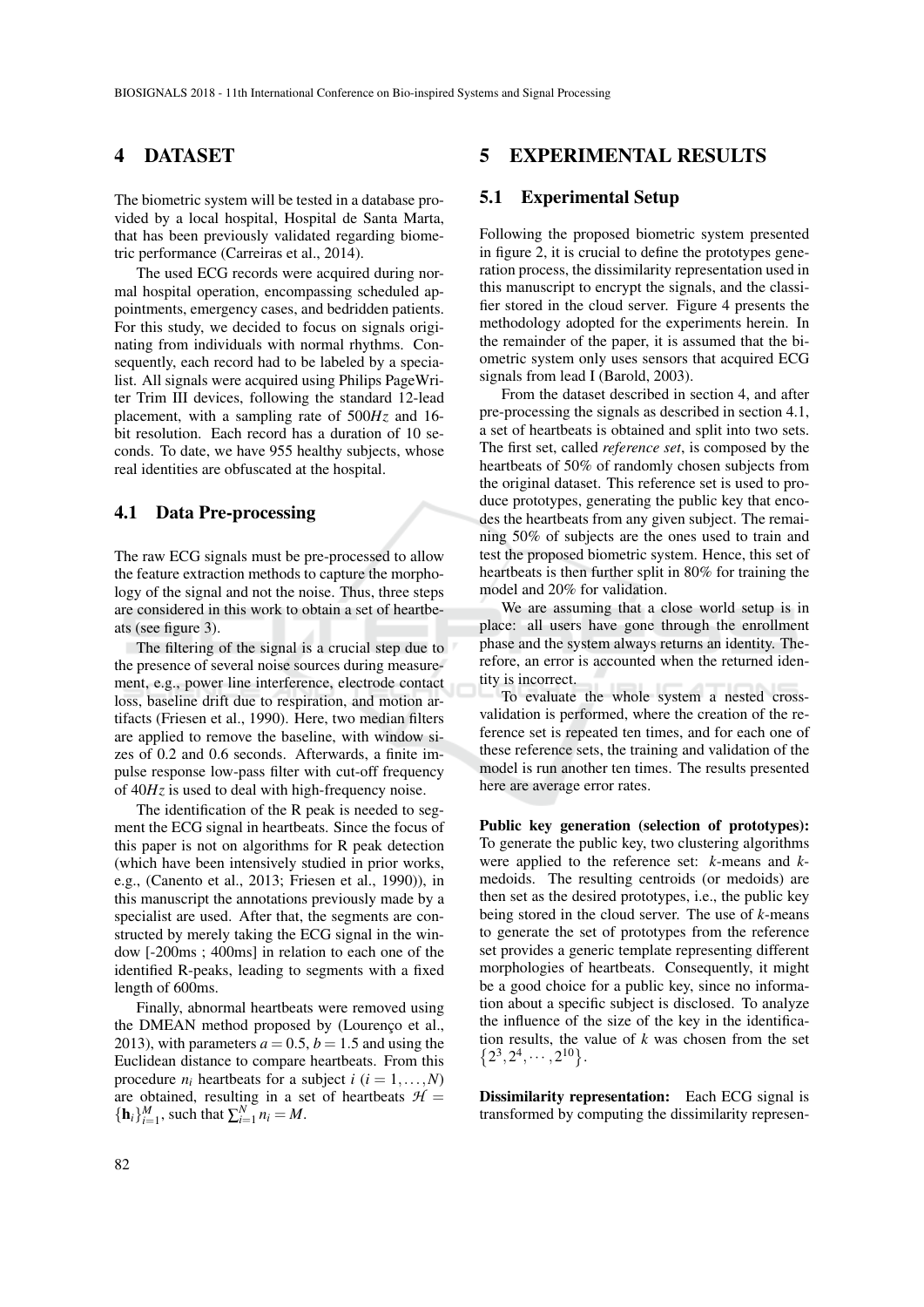

Figure 4: Experimental setup.

tation between each of its heartbeats and the public key. Three types of dissimilarity measures were applied: the Euclidean distance, the cosine distance, and the dissimilarity increments. The first two representations are based on a first-order dissimilarity measure whereas the second one is based on a second-order dissimilarity measure, providing a more difficult way to trace back the original ECG signal of a user.

Classification: A classification algorithm must be used to perform user identification on the cloud server, namely to compare the encrypted key (dissimilarity-represented heartbeat set) stored on the server during the enrollment phase, and the key used for querying user identification. In this paper, a *k*nearest neighbor is considered, by setting  $k = 3$  and the cosine distance, since the latter shows to provide better results than the Euclidean distance.

### 5.2 Results

Figure 5 presents a study of the number of prototypes that are required to generate a suitable public key, for each dissimilarity representation considered in this paper (Euclidean, Cosine, and Dinc). Moreover, it also shows the difference (in error rates) of using an independent database to generate the set of prototypes.

As can be seen, all spaces present a similar behavior: when using a reduced set of prototypes (e.g., a public key with length eight), the error rates are quite high; notwithstanding, the error significantly decreases as the number of considered prototypes increases, with the accuracy becoming stable for a large number of prototypes. Furthermore, it is quite visible from



Figure 5: Evaluation of the error rates when using the original training dataset or an independent reference dataset for prototype selection with the *k*-means algorithm.

this set of experiments that the prototypes obtained from an independent set of subjects (the reference set) do not degrade the system performance. In fact, especially for larger number of prototypes, the identification error is the same.

Figure 6 presents the comparison between the three dissimilarity spaces when the reference set is used to obtain the public key. We can notice that all three spaces achieve the minimum error rate between 256 and 512 prototypes. It is not therefore useful to generate a public key larger than that, since it would only increase memory and computation requirements.

In what respects the comparison between dissimilarity spaces, it is clear that using the Cosine space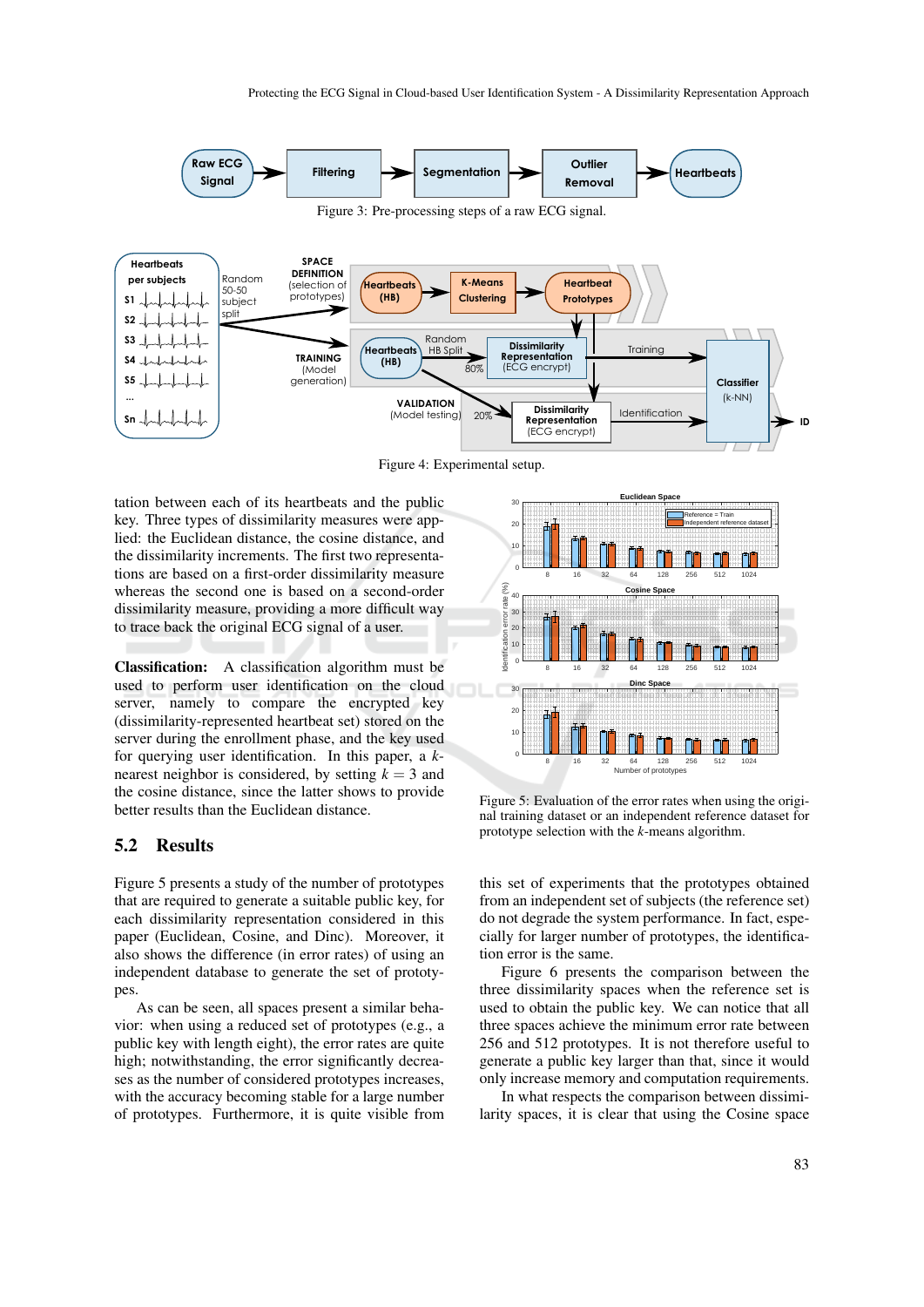

Figure 6: Evaluation of the error rates in the three dissimilarity spaces when using an independent reference dataset for prototype selection.

results in the worst error rates for any choice of number of prototypes. Euclidean and Dinc spaces achieve similar performances. However, the Dinc space has an advantage over the Euclidean dissimilarity space: since it is based on an asymmetric measure, it is equivalent to using a non-invertible transformation of the data. If the cloud server is hacked, and the public key revealed, the data encrypted with the Euclidean dissimilarity measure can potentially be broken by using triangulation techniques, while data encrypted with the dissimilarity increments measure is more difficult to decrypt.

A few modifications to the experimental setup of figure 4 can be envisioned. We explore here two of these possibilities: changing the clustering algorithm used to construct the prototypes, and altering the number of subjects used to create the public key.

Besides the *k*-means algorithm, an obvious choice to cluster the heartbeats is the *k*-medoids algorithm. Figure 7 shows the evaluation of the error rates for the three spaces when using the training dataset and an independent dataset for prototype selection.

If we compare the results obtained here with the ones from figure 5, it is clear that the same conclusions can be drawn in what regards the number of prototypes, the differences between datasets, and the performance of the three spaces. It is worth noting that there is a slight improvement overall when using *k*medoids as opposed to *k*-means to generate the public key.

Unlike the *k*-means algorithm, when clustering with *k*-medoids, the clusters' centroids are actual samples. This has an important consequence here. The public key now contains prototypes that are not generic, they are real heartbeats from specific subjects. In order to prevent ECG data from users enrolled in the system to be gathered from an unwanted



Figure 7: Evaluation of the error rates when using the original training dataset or an independent reference dataset for prototype selection with the *k*-medoids algorithm.

third party, it is therefore advisable to use an independent reference dataset to select the prototypes. Since the identification error rates are very similar for the two datasets, this should not degrade the system performance.

Figure 8 shows the influence on the identification error rate of altering the number of subjects used to construct the public key. An independent reference dataset is used with the number of subjects varying from 10 to 100% of the initial random 50-50 subject split. For both *k*-means and *k*-medoids, *k* was set to 256 and the Dinc space was used.



Figure 8: Evaluation of the influence of the number of subjects used to construct the prototypes.

As can be observed, the identification error rates are not significantly affected by the variation of the number of subjects used to generate the public key. In fact, when varying the number of subjects from 10% (46 subjects) to 100% (463 subjects), the error rate stays relatively close to 7% for both clustering algorithms (with standard deviations in the  $0.5 - 1\%$ range). This observation can be important when envisioning a real-world application of the proposed system: it is not necessarily important to have a massive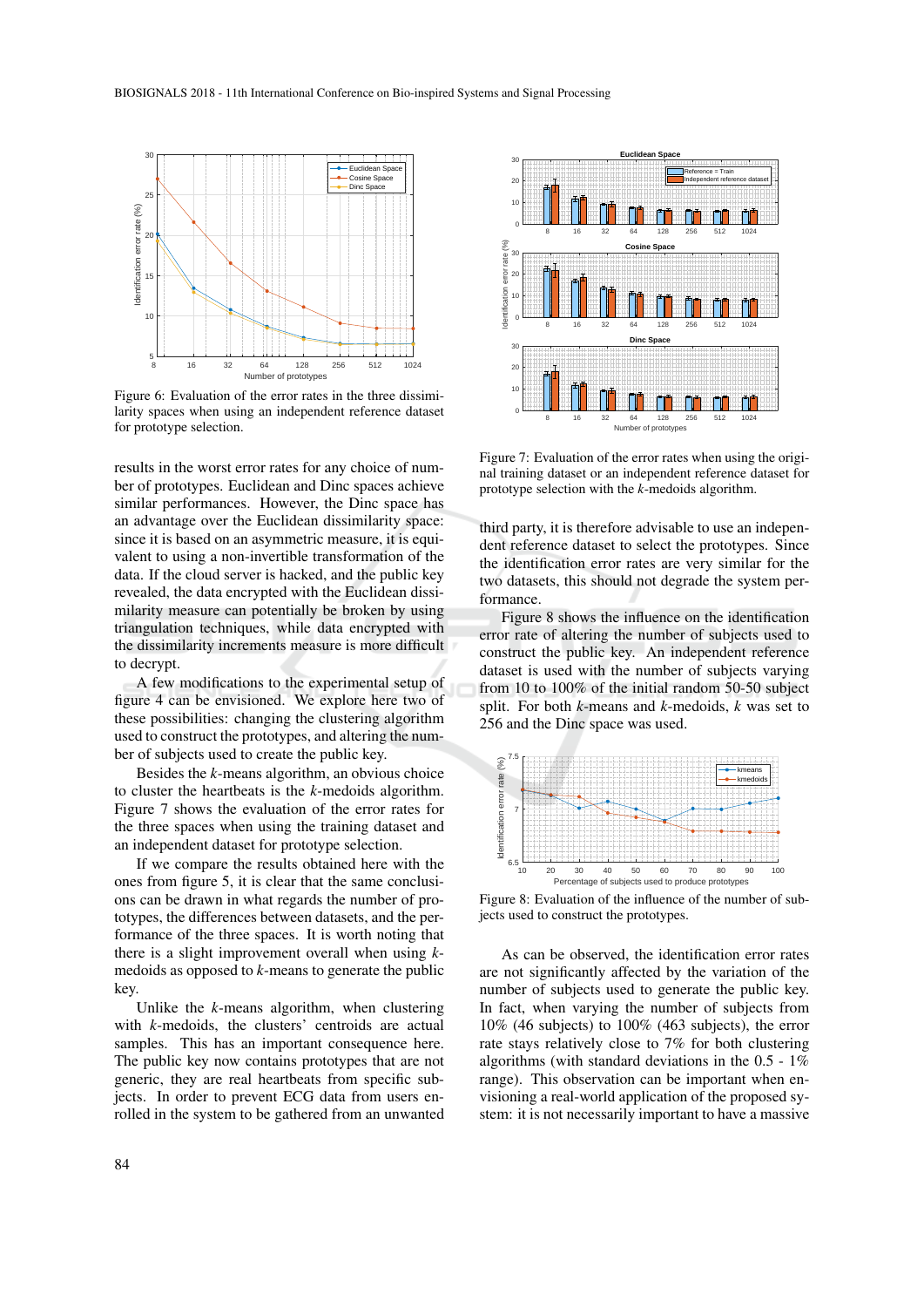amount of data to generate the public key. As long as the selected prototypes are able to capture the relevant characteristics of the heartbeats, the biometric system should be able to maintain its performance.

Another interesting perspective of the proposed cloud-based biometric system is the change of the public key, which can be made by applying another clustering algorithm, or changing the number of prototypes in the clustering algorithms used in this paper. In this case, it should be highlighted that a simple permutation of the prototypes after training the classifier shows an error rate higher than 95% for all three spaces. This means that, when the system is attacked, a mere permutation of the public key is able to significantly change the identification process, whereas a more substantial change should make sure that an hacker obtaining the remotely-stored user key can no longer be identified by the system.

# 6 CONCLUSIONS

This paper proposes a new ECG-based biometric approach for cloud systems, which locally encrypts the ECG signal through a dissimilarity representation. Such representation is obtained by applying a nonlinear and non-invertible transformation, the dissimilarity increments, between the public key, stored on the server, and the real-time acquired ECG signal. This provides significant advantages, as it does not require the users' ECG signals to be stored on the server, but only a transformed version of it. In traditional approaches a hacker might be able to retrieve the original ECG signal and thus forever compromise the usage of ECG biometrics for that user. However, in the proposed system, the hacker will only capture the public key and a transformed version of the signal. Accordingly, under such circumstances, a new public key can be easily generated by simply selecting a new set of prototypes and by asking the user to perform a new enrollment.

The experimental results show that the proposed methodology provides no significant degradation in the identification error rates, especially when the selected prototypes are generated from a reference dataset, independent of the users data, i.e., it is composed by the ECG signals of independent (unidentified) users.

# ACKNOWLEDGEMENTS

This work was supported by the Portuguese Foundation for Science and Technology, under scholarship number SFRH/BPD/103127/2014 and grant number PTDC/EEI-SII/7092/2014.

# REFERENCES

- Aggarwal, C. C. and Yu, P. S. (2008). *Privacy-preserving data mining: models and algorithms*, volume 34 of *Advances in Database Systems*. Springer.
- Aidos, H. and Fred, A. (2015). A novel data representation based on dissimilarity increments. In Feragen, A., Loog, M., and Pelillo, M., editors, *Lecture Notes in Computer Science (including subseries Lecture Notes in Artificial Intelligence and Lecture Notes in Bioinformatics)*, volume 9370, pages 1–14. Springer, Copenhagen, Denmark.
- Alves, A. P., Silva, H., Lourenço, A., and Fred, A. (2013). BITalino: A Biosignal Acquisition System based on the Arduino. In *Proceedings of the International Conference on Bio-Inspired Systems and Signal Processing (BIOSIGNALS)*, pages 261–264.
- Barold, S. S. (2003). Willem einthoven and the birth of clinical electrocardiography a hundred years ago. *Cardiac electrophysiology review*, 7(1):99–104.
- Canento, F., Lourenço, A., Silva, H., and Fred, A. (2013). Review and Comparison of Real Time Electrocardiogram Segmentation Algorithms for Biometric Applications. In *Proceedings of the International Conference on Health Informatics (HEALTHINF)*.
- Carreiras, C., Lourenço, A., Fred, A., and Ferreira, R. (2014). ECG Signals for Biometric Applications - Are we there yet? In *Proceedings of the 11th International Conference on Informatics in Control, Automation and Robotics*, pages 765–772, Vienna, Austria. SCITEPRESS - Science and and Technology Publications.
- Fratini, A., Sansone, M., Bifulco, P., and Cesarelli, M. (2015). Individual identification via electrocardiogram analysis. *Biomedical engineering online*, 14(1):78.
- Fred, A. L. N. and Leitão, J. M. N. (2003). A new cluster isolation criterion based on dissimilarity increments. *IEEE Transactions on Pattern Analysis and Machine Intelligence*, 25(8):944–958.
- Friesen, G. M., Jannett, T. C., Jadallah, M. A., Yates, S. L., Quint, S. R., and Nagle, H. T. (1990). A Comparison of the Noise Sensitivity of Nine QRS Detection Algorithms. *IEEE Transactions on Biomedical Engineering*, 37(1):85–98.
- García, S., Derrac, J., Cano, J. R., and Herrera, F. (2012). Prototype Selection for Nearest Neighbor Classification: Taxonomy and Empirical Study. *IEEE Transactions on Pattern Analysis and Machine Intelligence*, 34(3):417–435.
- Hejazi, M., Al-Haddad, S., Singh, Y. P., Hashim, S. J., and Aziz, A. F. A. (2016). ECG biometric authentication based on non-fiducial approach using kernel methods. *Digital Signal Processing*, 52:72–86.